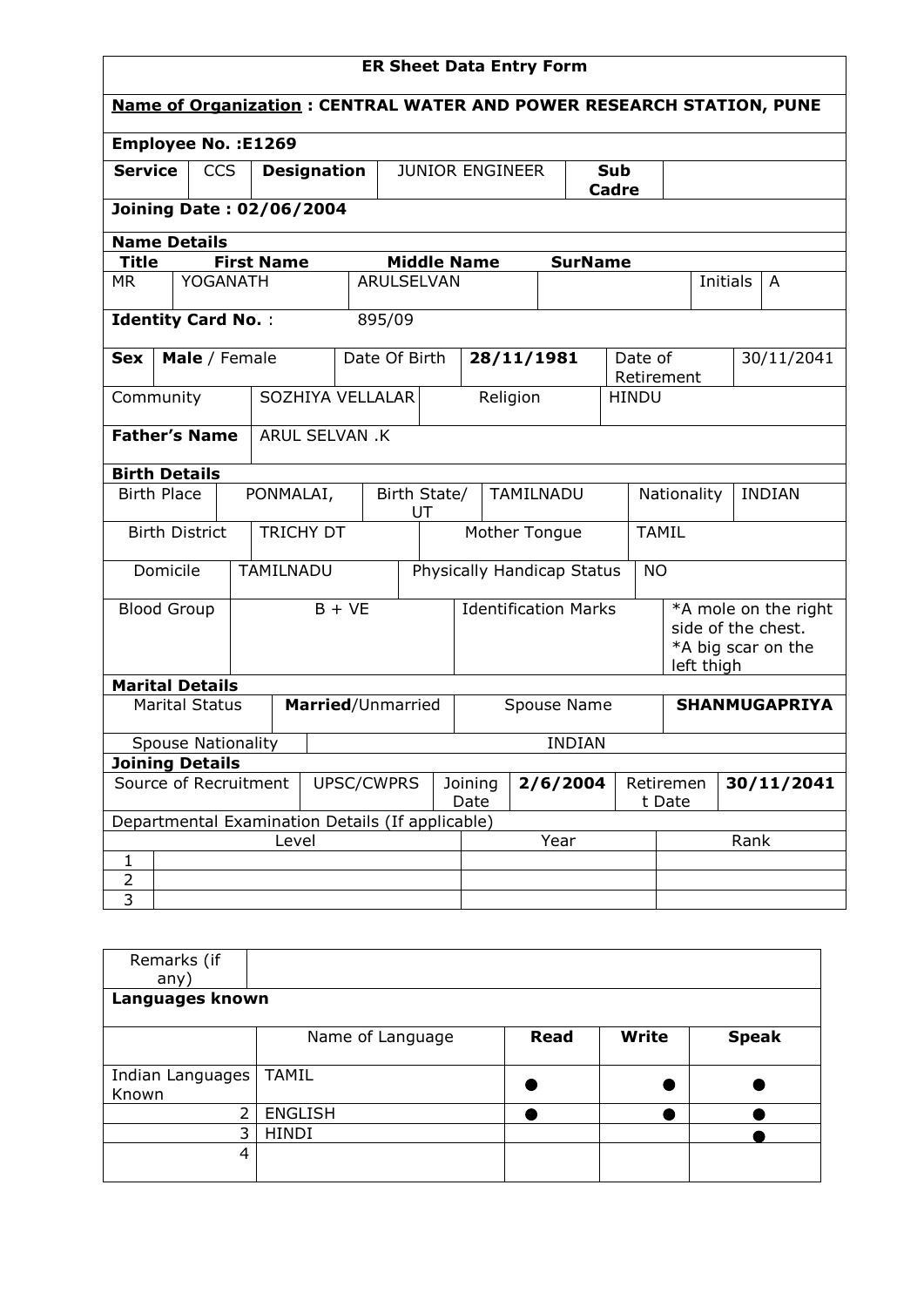| Foreign Languages<br>Known |  |  |
|----------------------------|--|--|
|                            |  |  |
| っ                          |  |  |

## Details of deputation (if applicable)

| Name of the Office | Post held at that<br>time in parent office | Name of post<br>(selected for<br>deputation | Period of deputation |      |  |
|--------------------|--------------------------------------------|---------------------------------------------|----------------------|------|--|
|                    |                                            |                                             | Since                | From |  |
|                    |                                            |                                             |                      |      |  |

## Details of Foreign Visit

| SI.<br>No. | Place of Visit | Date of<br>visit | Post held at<br>that time | Whether it<br>is a<br>personal or<br>official visit | Details of visit |
|------------|----------------|------------------|---------------------------|-----------------------------------------------------|------------------|
|            |                |                  |                           |                                                     |                  |

## Transfer/Posting Detail (if applicable)

| Place | Period of posting |      |  |  |  |  |  |
|-------|-------------------|------|--|--|--|--|--|
|       | Since             | From |  |  |  |  |  |
|       |                   |      |  |  |  |  |  |
|       |                   |      |  |  |  |  |  |
|       |                   |      |  |  |  |  |  |
|       |                   |      |  |  |  |  |  |
|       |                   |      |  |  |  |  |  |

| Qualification (Use extra photocopy sheets for multi qualifications, experience, training, awards details) |                       |  |                        |           |                  |                       |                    |  |  |  |
|-----------------------------------------------------------------------------------------------------------|-----------------------|--|------------------------|-----------|------------------|-----------------------|--------------------|--|--|--|
| Qualification                                                                                             | Discipline            |  |                        |           | Specialization 1 |                       |                    |  |  |  |
| DIPLOMA IN                                                                                                |                       |  | <b>INSTRUMENTATION</b> |           |                  | <b>CONTROL SYSTEM</b> |                    |  |  |  |
| <b>INSTRUMENTATION TECH</b>                                                                               |                       |  | <b>TECHNOLOGY</b>      |           |                  |                       | ENGINEERING        |  |  |  |
|                                                                                                           |                       |  |                        |           |                  |                       |                    |  |  |  |
| Year                                                                                                      |                       |  | Division               |           | CGPA/ % Marks    |                       | Specialization 2   |  |  |  |
| 2001                                                                                                      |                       |  | FIRST CLASS WITH       |           | 9.3 / 10         |                       | <b>INSDUSTRIAL</b> |  |  |  |
|                                                                                                           |                       |  | <b>DISTINICTION</b>    | (88.41 %) |                  |                       | INSTRUMENTATION    |  |  |  |
| Institution                                                                                               |                       |  | University             |           | Place            |                       | Country            |  |  |  |
| <b>S.I.T TRICHY</b>                                                                                       |                       |  | DEPT OF TECH           |           | TRICHY,          |                       | <b>INDIA</b>       |  |  |  |
|                                                                                                           |                       |  | EDUCATION, CHENNA      |           | TAMILNADU        |                       |                    |  |  |  |
| <b>Experience</b>                                                                                         |                       |  |                        |           |                  |                       |                    |  |  |  |
| Type of Posting                                                                                           | Level                 |  |                        |           |                  |                       |                    |  |  |  |
| REGULAR PERMANENT                                                                                         | GROUP B (NON GAZETED) |  |                        |           |                  |                       |                    |  |  |  |